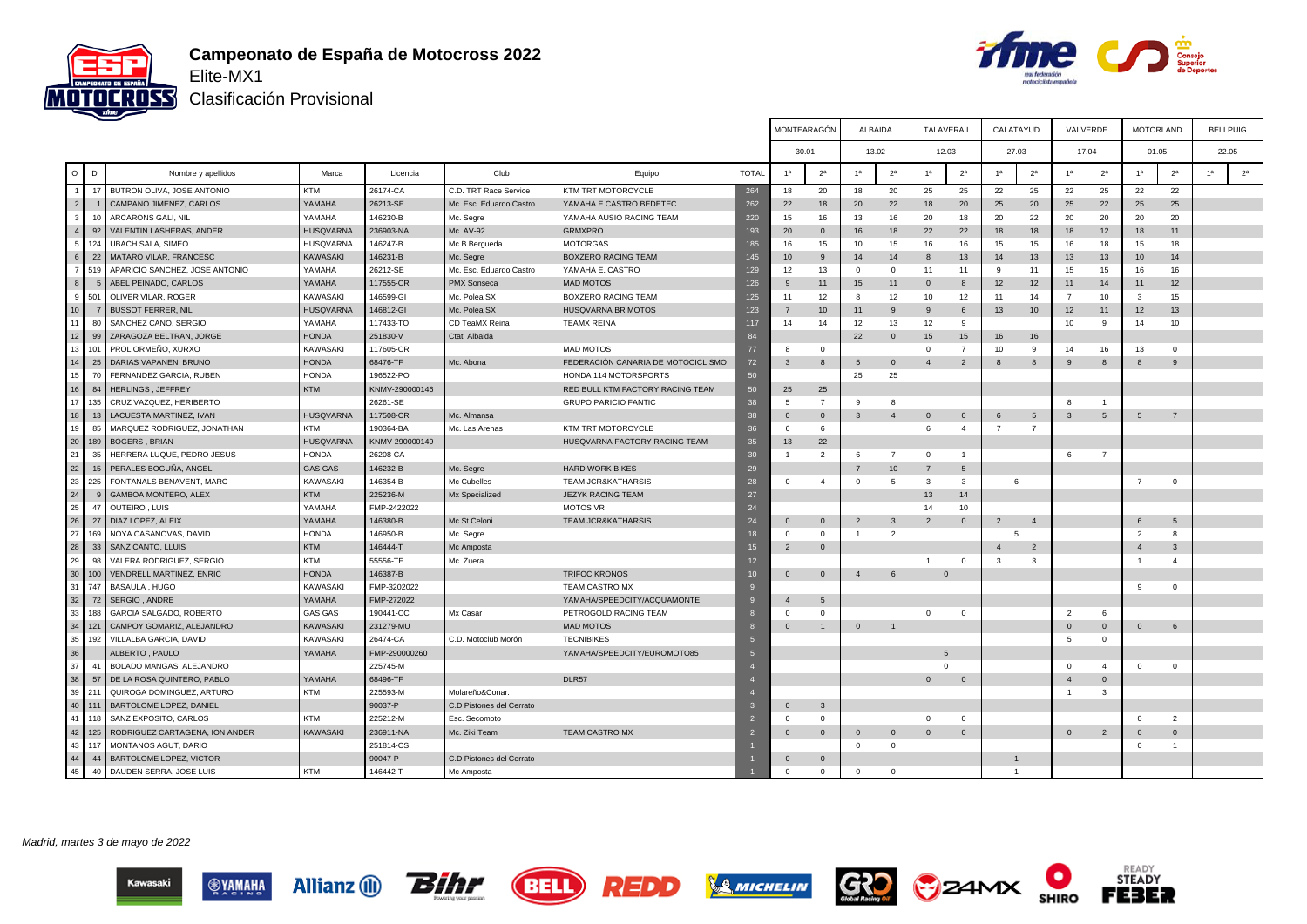

**Allianz** (1)

**SAWWHY** 

**Bilir** 



READY<br>STEADY

FEBER

 $\bullet$ 

**SHIRO** 

**B**ZAMX

 $G<sub>2</sub>$ 

**SMICHELIN** 

Clasificación Provisional

**REVISADA**

BELL

REDD

|                 |        |                                |                  |                |                          |                                 |                 |                         | MONTEARAGÓN    | <b>ALBAIDA</b> |                | <b>TALAVERA1</b> |                | CALATAYUD      |                | VALVERDE       |                | <b>MOTORLAND</b> |                | <b>BELLPUIG</b> |                |
|-----------------|--------|--------------------------------|------------------|----------------|--------------------------|---------------------------------|-----------------|-------------------------|----------------|----------------|----------------|------------------|----------------|----------------|----------------|----------------|----------------|------------------|----------------|-----------------|----------------|
|                 |        |                                |                  |                |                          |                                 |                 |                         | 30.01          |                | 13.02          |                  | 12.03          | 27.03          |                | 17.04          |                | 01.05            |                | 22.05           |                |
| $\circ$         | D      | Nombre y apellidos             | Marca            | Licencia       | Club                     | Equipo                          | <b>TOTAL</b>    |                         | 2 <sup>a</sup> | 1a             | 2 <sup>a</sup> | 1 <sup>a</sup>   | 2 <sup>a</sup> | 1 <sup>a</sup> | 2 <sup>a</sup> | 1 <sup>a</sup> | 2 <sup>a</sup> |                  | 2 <sup>a</sup> | 1 <sup>a</sup>  | 2 <sup>a</sup> |
| $\overline{1}$  | 368    | NILSSON BUSTOS, SAMUEL MATTIAS | <b>KTM</b>       | 225428-M       | Molareño&Conar.          | NILSSON TRAINING-KTM NAMURA     | 250             | 16                      | 25             | 25             | 14             | 22               | 22             | 22             | 20             | 22             | 22             | 20               | 20             |                 |                |
| 2               | 24     | BRACERAS MARTINEZ, DAVID       | <b>KTM</b>       | 251861-A       | <b>MS Carreres</b>       | KTM ESPAÑA                      | 237             | 22                      | 20             | 25             |                | 25               | 25             | 25             | 22             | 20             | 18             | 22               | 13             |                 |                |
| 3 <sup>1</sup>  |        | CONGOST AGUILERA, GERARD       | <b>KTM</b>       | 146360-GI      |                          | JEZYK RACING TEAM               | 194             | 25                      | 13             | 15             | 22             | 18               | 20             |                |                | 25             | 16             | 18               | 22             |                 |                |
|                 | 4 309  | <b>FARRES PLAZA, GUILLEM</b>   | <b>GAS GAS</b>   | 146368-B       | Mc St.Hilari             | GAS GAS ESPAÑA                  | 188             | 20                      | 22             | $\Omega$       | 13             |                  |                | 20             | 25             | 18             | 20             | 25               | 25             |                 |                |
|                 | 5 227  | GUTIERREZ SOLIS, PABLO         | <b>GAS GAS</b>   | 59836-AS       | Mc. Valdesoto            | TEAM PAVO RUEDA                 | 173             | 11                      | 14             | 16             | 15             | 14               | 13             | 18             | 15             | 14             | 14             | 13               | 16             |                 |                |
|                 | 6 365  | MONNE VILES, ADRIA             | <b>KTM</b>       | 146220-L       | Mc. Segre                | KTM TRT MOTORCYCLE              | 168             | 9                       | 18             | 9              | 16             | 16               | 18             | 10             | 16             | 13             | 15             | 16               | 12             |                 |                |
|                 | 96     | ALONSO RODILLA, VICTOR         | YAMAHA           | 146587-B       | MC 3 Turons              | YAMAHA AUSIO RACING TEAM        | 150             | 15                      | 16             | 18             | 18             | 20               | 16             | 14             | 14             | 15             | $\overline{4}$ |                  |                |                 |                |
| 8               | 67     | MARTINEZ NOGUEIRA, YAGO        | <b>KTM</b>       | 196537-PO      | M.N.M.                   |                                 | 149             |                         |                | 22             | 20             |                  |                | 15             | 18             | 16             | 25             | 15               | 18             |                 |                |
| -91             | 214    | MIGUEL HERNANSANZ, ALEJANDRO   | KTM              | 26205-SE       |                          | KTM TRT MOTORCYCLE              | 131             |                         | 10             |                | 10             | 12               | 12             |                | 13             | 12             | 13             | 10               | 15             |                 |                |
| 10 <sup>1</sup> |        | TOMAS CASTILLO, ERIC           | YAMAHA           | 146756-B       | Mc. Segre                | YAMAHA AUSIO RACING TEAM        | 113             | 13                      | 15             | 20             | 12             | 13               | 14             |                | 12             |                |                | 14               |                |                 |                |
|                 | 11 632 | PANZANO FERRER, MARCOS         | GAS GAS          | 55547-HU       | Mc. Zuera                | <b>BUD RACING ESPAÑA</b>        | 103             | $\Omega$                | 12             | 12             | $\overline{7}$ | 6                | 11             | 11             |                | 11             | 10             | 9                | 14             |                 |                |
|                 | 12 999 | FERRANDIS TORMOS, AITOR        | KAWASAKI         | 251783-CS      |                          | <b>MAD MOTOS</b>                | 100             | 10                      | 11             | 14             | 11             |                  | 9              | 5              | 8              | 5              | 12             | $\Omega$         | 8              |                 |                |
| 13              | 425    | PANZANO FERRER, SAMUEL         | <b>GAS GAS</b>   | 55546-HU       | Mc. Zuera                | <b>BUD RACING ESPAÑA</b>        | 92              | 6                       | $\overline{a}$ | $\overline{2}$ | 8              | 9                | $\overline{7}$ | 8              | 9              | 10             | -9             | 11               | -9             |                 |                |
|                 | 14 219 | JIMENEZ VILLALBA, DAVID        | <b>GAS GAS</b>   | 117574-GU      | CD TeaMX Reina           | TEAM SECOMOTO                   | 86              | $\overline{2}$          | 8              | 13             | 9              | 11               | 10             | 13             | 10             |                |                | 5                | 5              |                 |                |
| 15              | 68     | LARRAÑAGA SAGREDO, UNAI        | <b>HUSQVARNA</b> | 280039-BI      |                          | AV-92 TEAM                      | 76              | $\Omega$                | $\Omega$       | 10             |                | 8                | -6             | 11             | $\overline{7}$ | $\overline{4}$ | 11             | 8                | 11             |                 |                |
| 16 <sup>1</sup> | 97     | CANTO SERRANO, DENIS           |                  | 26201-CA       |                          | <b>MOTOS DA SILVA</b>           | 70              | 12                      | $\mathbf{0}$   |                |                | 15               | 15             | 16             | 12             |                |                |                  |                |                 |                |
| 17              | 112    | PAMIAS ROIG, MARC              | GAS GAS          | 146295-T       | Mc. Segre                | MP RACING TEAM                  | 38              | -5                      | 2              | $\mathbf{O}$   | $\mathbf{3}$   | $\overline{2}$   | $\overline{4}$ | $\mathbf{4}$   | $\overline{1}$ |                |                |                  | 10             |                 |                |
|                 | 18 411 | ALBISUA FUENTES, GILEN         | <b>GAS GAS</b>   | 280014-VI      | Mc. Aiala                | <b>BUD RACING ESPAÑA</b>        | 34              |                         |                |                |                |                  | $\mathbf{0}$   | $\overline{7}$ | $\overline{4}$ | 9              | 6              |                  | $\overline{3}$ |                 |                |
|                 | 19 223 | TORRIJO SIESO, DIEGO           | <b>KTM</b>       | 55524-HU       | Sinesponsor Racing       | <b>MAD MOTOS</b>                | 29              |                         |                | 8              | $^{\circ}$     | 10               | $\Omega$       | 6              | 5              |                |                |                  |                |                 |                |
|                 | 20 252 | SANCHEZ GARCIA, RAUL           | <b>HUSQVARNA</b> | 146351-GI      | Mc. Segre                | <b>MAD MOTOS</b>                | 25              |                         |                | $\mathbf 0$    | 5              | $\mathbf{0}$     | 8              |                |                |                |                | 12               | $\mathbf{0}$   |                 |                |
| 21              |        | BELTRAN YAGUE, DAVID           | <b>HUSQVARNA</b> | 225260-M       | Mx Specialized           | HUSQVARNA ESPAÑA                | 21              | 14                      | $\overline{7}$ |                |                |                  |                |                |                |                |                |                  |                |                 |                |
|                 | 22 395 | MORENO MARTIN, MARIO           | <b>KTM</b>       | 190380-CC      | Miramontes Mc.           | <b>MX119 FACTORY RACING</b>     | 21              | $\overline{\mathbf{3}}$ | 6              |                |                | $\mathbf{0}$     | $\mathbf{0}$   |                |                | $\overline{7}$ | 5              |                  |                |                 |                |
| 23              | 74     | REY HERAS, JORGE               |                  | 68767-IB       | Mc. Formentera-Eivissa   | <b>MOTOMON IBIZA</b>            | 19              |                         | 3              | 11             | $^{\circ}$     | $\mathbf{1}$     | 3              |                |                |                |                |                  |                |                 |                |
| 24              | 19     | COENEN, SACHA                  | <b>HUSQVARNA</b> | FMB-19898      |                          | BT RACING TEAM                  | 18              | 18                      | $\mathbf{0}$   |                |                |                  |                |                |                |                |                |                  |                |                 |                |
| 25              | 520    | LLEDO PARES, ARNAU             | <b>KTM</b>       | 146428-B       | Mc. Riuprimer Gas i Rocs | <b>TEAM LLEDÓ</b>               | 17              | $\Omega$                | $\Omega$       | 6              | $\overline{4}$ | $^{\circ}$       | $\overline{1}$ | 6              |                |                |                |                  |                |                 |                |
| 26              | 23     | CARCABOSO GARCIA, DANIEL       | <b>GAS GAS</b>   | 225247-M       | Mx Specialized           | A2 TEAM                         | 17              | $\overline{4}$          | $\overline{5}$ | 5              | $\overline{0}$ | $\mathbf{3}$     | $\mathbf{0}$   |                |                |                |                |                  |                |                 |                |
| 27              | 27     | TUR TUR, CARLOS JOSE           | <b>HUSQVARNA</b> | 68746-IB       | Mc. Formentera-Eivissa   | <b>MAD MOTOS</b>                | 16              | $\Omega$                | $\Omega$       | $\Omega$       | $\Omega$       | $\Omega$         | $\Omega$       |                |                | -8             | -8             | $\Omega$         | $\Omega$       |                 |                |
| 28              | 362    | ALONSO RABANO, MARCO           | <b>GAS GAS</b>   | 90006-VA       | MC Vallisoletano         | TEAM PAVO RUEDA                 | 13              |                         |                |                |                |                  |                |                |                |                |                | 6                | $\overline{7}$ |                 |                |
| 29              | 175    | FERNANDEZ REDONDO, ELOY        | <b>HUSQVARNA</b> | 190471-CC      | Mc. Campo Arañuelo       |                                 | 13              |                         |                |                |                | $^{\circ}$       | $\Omega$       |                |                | 6              | $\overline{7}$ |                  |                |                 |                |
|                 | 30 232 | AGUILO AZORIN, UNAI            |                  | 146361-GI      | Mc. Segre                | <b>TEAM JCR&amp;KATHARSIS</b>   | 10 <sup>1</sup> |                         |                |                |                |                  |                |                |                |                |                | $\overline{4}$   | 6              |                 |                |
| 31              | 325    | ALFARIZI, MUHAMMAD DELVINTOR   | <b>HONDA</b>     | IMI-290000153  |                          |                                 |                 | $\Omega$                | 9              |                |                |                  |                |                |                |                |                |                  |                |                 |                |
| 32              | 14     | DI DIO HERGUETA, JOSE LUIS     | KAWASAKI         | 117473-CR      | MX Yunquera              | DPS MOTORSPORT                  |                 | $\Omega$                | $\mathbf{1}$   |                | 6              | $\mathbf{0}$     | $\Omega$       |                |                |                |                |                  |                |                 |                |
| 33              | 984    | TAVERAS HERRERA, JEFFREY       | KAWASAKI         | 146520-L       |                          | TEAM CASTRO MX                  |                 | $\Omega$                | $\Omega$       | $\Omega$       |                | $\mathbf{0}$     | $\mathbf{0}$   | $\mathbf{1}$   | 3              |                |                | 3                | $\overline{1}$ |                 |                |
| 34              | 93     | COENEN, LUCAS                  | <b>HUSQVARNA</b> | FMB-19901      |                          | BT RACING TEAM                  |                 | $\overline{7}$          | $\Omega$       |                |                |                  |                |                |                |                |                |                  |                |                 |                |
| 35              | 172    | SERGIO, ANDRE                  | YAMAHA           | FMP-272022     |                          | YAMAHA/SPEEDCITY/BRC/ACQUAMONTE |                 |                         |                |                |                | 5                | $\overline{2}$ |                |                |                |                |                  |                |                 |                |
| 36              | 10     | SAEZ SAMUEL, VICTOR            | <b>KTM</b>       | 251752-V       | RRR72                    | CONSTRUCCIONES VÍCTOR SÁEZ      |                 | $\overline{0}$          | $\mathbf{0}$   | $\overline{4}$ | $\overline{0}$ | $\mathbf{0}$     | $\mathbf{0}$   | $\mathbf{3}$   |                |                |                |                  |                |                 |                |
| 37              | 960    | OSINALDE MAYRATA, MAURO        | <b>KTM</b>       | 68747-IB       |                          | <b>JEZYK RACING TEAM</b>        |                 |                         |                |                |                |                  |                |                |                |                |                | 2                | $\overline{4}$ |                 |                |
| 38              | 419    | MARTI VALERO, MARC             | YAMAHA           | 68758-IB       |                          | <b>TEAM JCR&amp;KATHARSIS</b>   |                 | $\overline{0}$          | $\mathbf{0}$   | $\Omega$       |                | $\mathbf{0}$     | $\mathbf{0}$   | $\overline{2}$ | $\overline{2}$ |                |                | $\Omega$         | $\overline{2}$ |                 |                |
|                 | 39 602 | BOBERG, FELIX                  | YAMAHA           | SVEMO-20030819 |                          |                                 |                 |                         |                | $\Omega$       | $\Omega$       | $\Omega$         | -5             |                |                |                |                |                  |                |                 |                |
| 40              | 64     | OTERO SAEZ, ROBERTO            | <b>KTM</b>       | 146719-B       | Mc. Segre                | ESCUDERIA JRB OFF ROAD CENTER   | $5\overline{5}$ |                         |                | 3              | $\overline{2}$ |                  |                |                |                |                |                |                  |                |                 |                |
|                 | 41 313 | ROMERO CARO, ALEX              |                  | 117447-CR      | PMX Sonseca              |                                 |                 |                         |                | $\Omega$       | $\overline{1}$ |                  |                |                |                |                |                |                  |                |                 |                |

Madrid, miercoles 18 de mayo de 2022

Kawasaki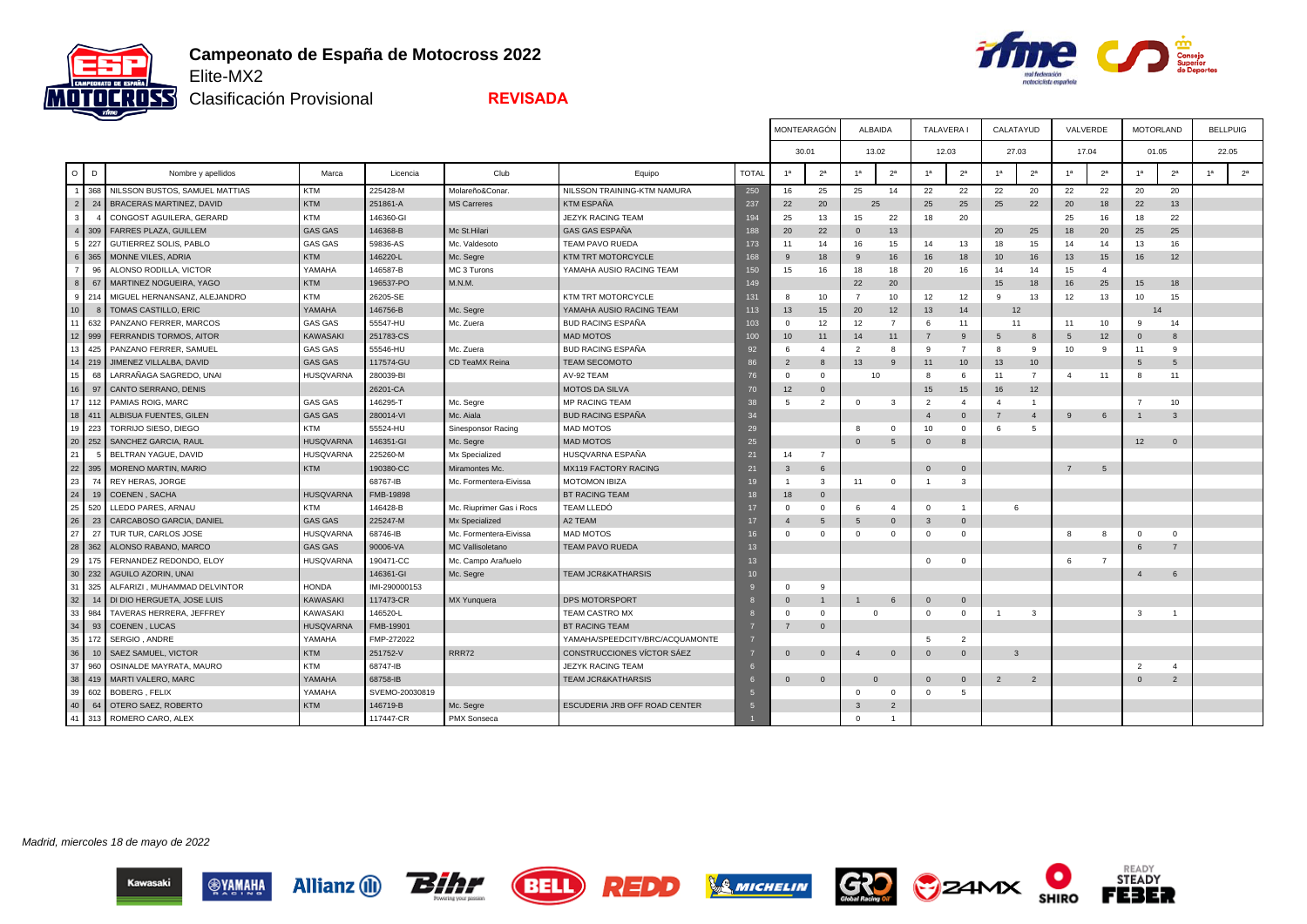



Clasificación Provisional

|                 |                |                                   |                  |                |                         |                               |              | ALHAMA |                | <b>MOTORLAND</b> |                 | <b>DON BENITO</b> |                | LA BAÑEZA      |
|-----------------|----------------|-----------------------------------|------------------|----------------|-------------------------|-------------------------------|--------------|--------|----------------|------------------|-----------------|-------------------|----------------|----------------|
|                 |                |                                   |                  |                |                         |                               |              | 27.02  |                | 01.05            |                 | 09.10             |                | 30.10          |
|                 | $O$ $D$        | Nombre y apellidos                | Marca            | Licencia       | Club                    | Equipo                        | <b>TOTAL</b> | 18     | 2 <sup>a</sup> | 4a               | 2 <sup>a</sup>  | 1 <sub>a</sub>    | 2 <sup>a</sup> | 2 <sup>a</sup> |
|                 |                | 255 GUILLEN GARCIA, DANIELA       | <b>KTM</b>       | 146944-GI      | Mc. Polea SX            |                               | 100          | 25     | 25             | 25               | 25              |                   |                |                |
|                 |                | 2 246 SANCHEZ NEQUI, JANA         | YAMAHA           | 146491-GI      | Mc St.Celoni            | YAMAHA AUSIO RACING TEAM      | 80           | 20     | 20             | 20               | 20              |                   |                |                |
|                 |                | 3 611 ROSADO BENITO, NATALIA      | <b>HONDA</b>     | 90007-AV       | <b>MC Vallisoletano</b> | <b>MASTERCROSS</b>            | 62           | 13     | 13             | 18               | 18              |                   |                |                |
|                 |                | 4 212 PEÑA SURGA, AITANA          | KTM              | 280038-BI      |                         | <b>UK RACING</b>              | 62           | 18     | 12             | 16               | 16              |                   |                |                |
|                 |                | 5 414 MARTINEZ SARMIENTO, ANDREA  |                  | 231234-MU      | Poli-Sport Cartagena    | POLI-SPORT RACING MX FEMENINO | 59           | 15     | 18             | 12               | 14              |                   |                |                |
|                 |                | 6 585 VALERO PALOMARES, MARIONA   | <b>HUSQVARNA</b> | 146313-B       | Amy Torroella           | <b>MOTOCROSCENTER TEAM</b>    | 57           | 12     | 15             | 15               | 15              |                   |                |                |
|                 | 7 <sup>1</sup> | 15 DEYA MOREY, PAU                |                  | 68749-IB       |                         | <b>TEAM JCR&amp;KATHARSIS</b> | 48           | 11     | 14             | 11               | 12              |                   |                |                |
|                 | 8 <sup>1</sup> | 96 RODRIGUEZ GIL, ALBA            | <b>GAS GAS</b>   | 225205-M       | Mx Specialized          | TEAM PAVO RUEDA               | 47           | 16     | 9              | 14               | $\mathbf{8}$    |                   |                |                |
|                 | 89<br>9        | <b>GOMEZ YARZA, SOFIA</b>         | HUSQVARNA        | 90054-VA       | MC Vallisoletano        |                               | 47           | 10     | 11             | 13               | 13              |                   |                |                |
| 10              |                | 79 SEISDEDOS RAMOS, GABRIELA      | KTM              | 225657-M       | Mc. Green Park          |                               | 44           |        |                | 22               | 22              |                   |                |                |
| 11 <sup>1</sup> |                | 9 GERMOND, VIRGINIE               | <b>KTM</b>       | FMS-211000005  |                         | TEAM DRAGON MOTO              | 44           | 22     | 22             |                  |                 |                   |                |                |
| 12              |                | 48 MEDINA MEDERO, SARA            | <b>GAS GAS</b>   | 225310-M       |                         | <b>PRAVOX TEAM</b>            | 38           |        | 10             | 8                | 11              |                   |                |                |
| 13              | 23             | <b>GARCIA ZAMBRANO, ALBA</b>      | KAWASAKI         | 117515-CR      | CD TeaMX Reina          | <b>MAD MOTOS</b>              | 31           |        |                | <b>q</b>         |                 |                   |                |                |
| 14              |                | 28 MERTSALMI, HANNA               | <b>HONDA</b>     | SML-1260180486 |                         |                               | 30           | 14     | 16             |                  |                 |                   |                |                |
| 15 <sup>1</sup> | 38             | URRA HERRERO, EUKENE              | KTM              | 236909-NA      | Mc. Ziki Team           |                               | 20           |        |                | 10               | 10 <sup>1</sup> |                   |                |                |
| 16              |                | 71 GARCIABLANCO VILLAVERDE, BERTA |                  | 59868-AS       | Mc. Puch Asturias       |                               | 16           |        | 8              |                  |                 |                   |                |                |
| 17 <sup>1</sup> |                | 10 MAIBECHE CASO, AINHOA          | YAMAHA           | 86151-S        | Mc. RJ Sport            |                               | v.           |        |                |                  |                 |                   |                |                |
|                 |                | 18   214   ARIAS ORTEGA, ELSA     |                  | 147457-B-AMP   | Mc. Segre               |                               | 5            | 5      |                |                  |                 |                   |                |                |

Madrid, martes 3 de mayo de 2022















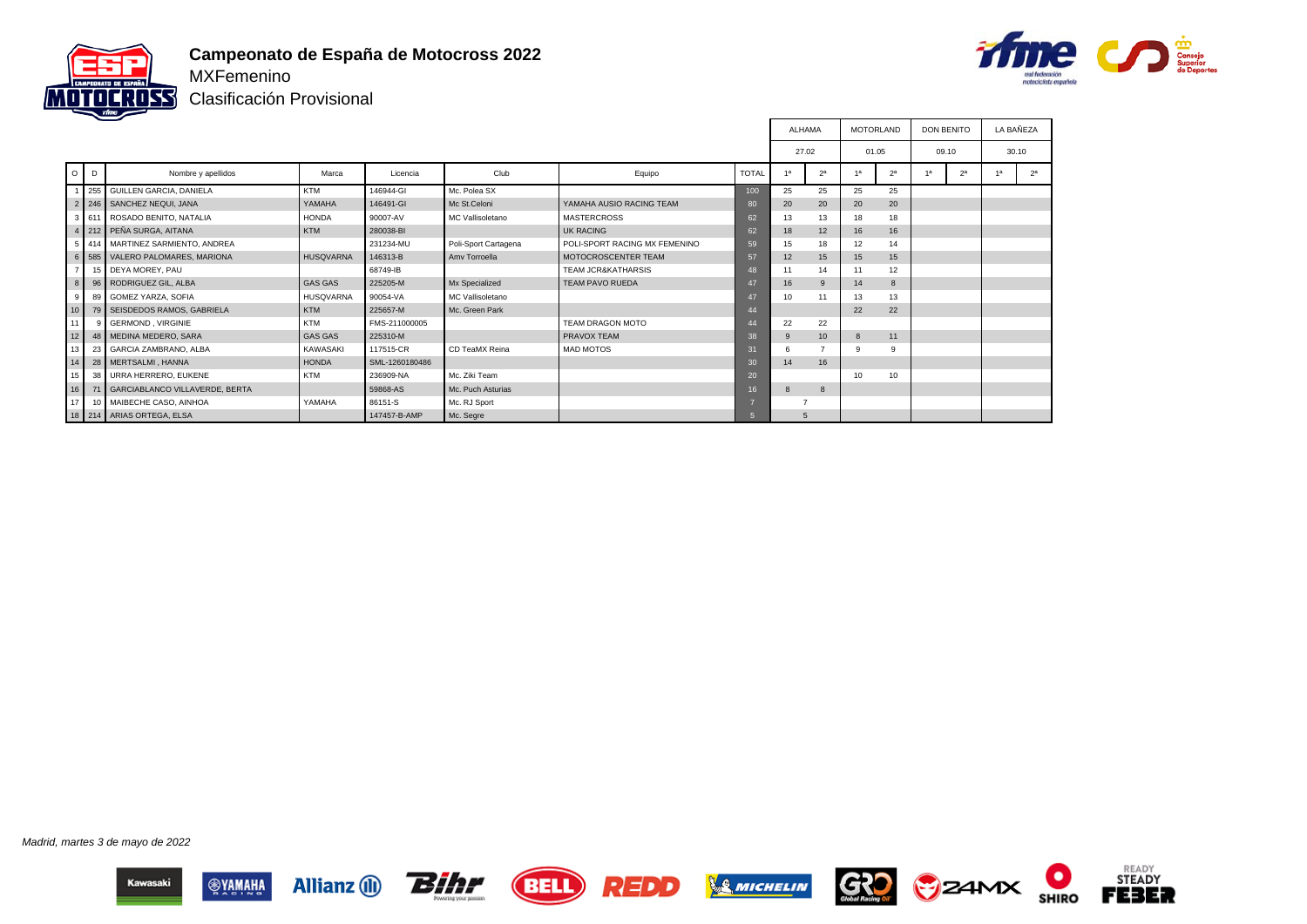

Clasificación Provisional de Constructores

|                |                                  |              |                | Montearag.     | Albaida        |                | <b>Talavera</b> |                | Calatayud      |                | Valverde       |                |                | <b>MotorLand</b> |                | <b>Bellpuig</b> |
|----------------|----------------------------------|--------------|----------------|----------------|----------------|----------------|-----------------|----------------|----------------|----------------|----------------|----------------|----------------|------------------|----------------|-----------------|
|                |                                  |              |                | 30.01          | 13.02          |                |                 | 12.03          | 27.03          |                |                | 17.04          |                | 01.05            | 22.05          |                 |
| $\mathbf{o}$   | Constructor                      | <b>TOTAL</b> | 1 <sup>a</sup> | 2 <sup>a</sup> | 1 <sup>a</sup> | 2 <sup>a</sup> | 1 <sup>a</sup>  | 2 <sup>a</sup> | 1 <sup>a</sup> | 2 <sup>a</sup> | 1 <sup>a</sup> | 2 <sup>a</sup> | 1 <sup>a</sup> | 2 <sup>a</sup>   | 1 <sup>a</sup> | 2 <sup>a</sup>  |
| $\mathbf{1}$   | <b>KUM</b>                       | 276          | 25             | 25             | 18             | 20             | 25              | 25             | 22             | 25             | 22             | 25             | 22             | 22               |                |                 |
| $\overline{2}$ | <b>ANAMAYS</b>                   | 266          | 22             | 18             | 20             | 22             | 20              | 20             | 25             | 22             | 25             | 22             | 25             | 25               |                |                 |
| 3              | id Husq <u>varna</u> ®           | 228          | 20             | 22             | 16             | 18             | 22              | 22             | 18             | 18             | 18             | 18             | 18             | 18               |                |                 |
| $\overline{4}$ | <b>Kawasaki</b>                  | 160          | 11             | 12             | 14             | 14             | 10              | 13             | 14             | 14             | 14             | 16             | 13             | 15               |                |                 |
| 5              | <b>HONDA</b>                     | 158          | $\overline{4}$ | 8              | 25             | 25             | 15              | 15             | 16             | 16             | 9              | 8              | 8              | 9                |                |                 |
| 6              | $\qquad \qquad$<br><b>GASGAS</b> | 39           |                |                | 8              | 10             | $\overline{7}$  | 5              |                |                | 3              | 6              |                |                  |                |                 |

**Madrid, 02 de Mayo de 2022** [www.rfme.com](http://www.rfme.com/)

Allianz (i) **Bihr** 

**ELITE-MX1**

Club Campeón: *SE DETERMINARÁ AL FINALIZAR EL CAMPEONATO*

REDD

**(BELL)** 









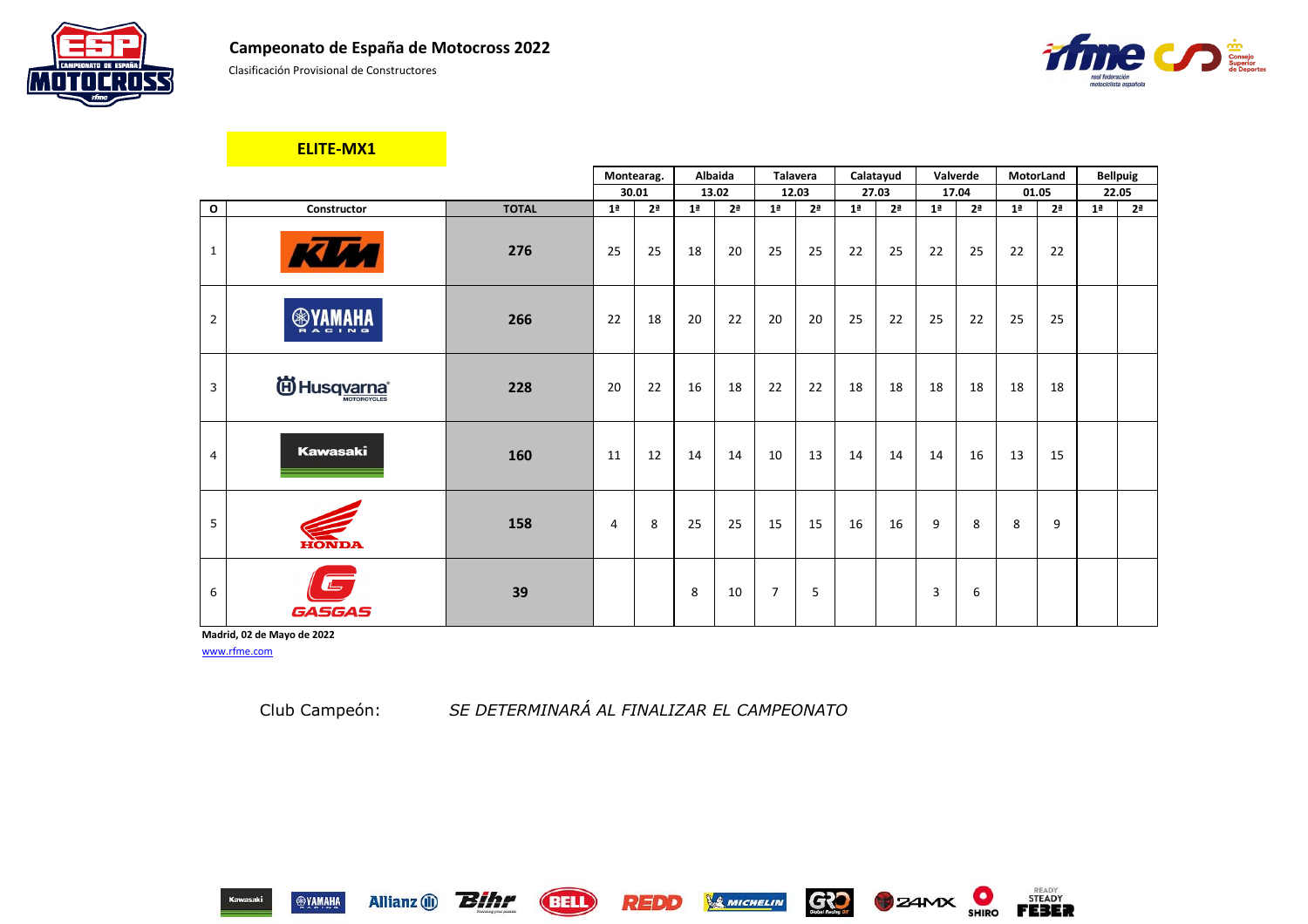

|                |                                          |              | Montearag.     |       | Albaida        |       | Talavera       |       | Calatayud      |       | Valverde       |                | MotorLand      |       | Bellpuig       |       |
|----------------|------------------------------------------|--------------|----------------|-------|----------------|-------|----------------|-------|----------------|-------|----------------|----------------|----------------|-------|----------------|-------|
|                |                                          |              | 30.01          |       | 13.02          |       | 12.03          |       | 27.03          |       | 17.04          |                | 01.05          |       | 22.05          |       |
| $\overline{0}$ | Constructor                              | <b>TOTAL</b> | 1 <sup>a</sup> | $2^a$ | 1 <sup>a</sup> | $2^a$ | 1 <sup>a</sup> | $2^a$ | 1 <sup>a</sup> | $2^a$ | 1 <sup>a</sup> | $2^a$          | 1 <sup>a</sup> | $2^a$ | 1 <sup>a</sup> | $2^a$ |
| $\mathbf{1}$   | KIM                                      | 288          | 25             | 25    | 25             | 25    | 25             | 25    | 25             | 22    | 25             | 22             | 22             | 22    |                |       |
| 2              | $\overline{\mathbb{L}}$<br><b>GASGAS</b> | 238          | 20             | 22    | 18             | 16    | 15             | 14    | 20             | 25    | 18             | 20             | 25             | 25    |                |       |
| $\mathfrak{S}$ | <b>SAWAHA</b>                            | 174          | 15             | 16    | 22             | 20    | 20             | 16    | 15             | 14    | 15             | $\overline{4}$ | 14             | 3     |                |       |
| 4              | id Husq <u>varna</u> ®                   | 163          | 18             | 8     | 12             |       | 9              | 8     | 16             | 18    | 16             | 25             | 15             | 18    |                |       |
| 5              | <b>Kawasaki</b>                          | 111          | 11             | 11    | 15             | 12    | 8              | 10    | 6              | 9     | 5              | 12             | $\overline{4}$ | 8     |                |       |
| 6              | ЕОЛОР                                    | $\sqrt{0}$   |                |       |                |       |                |       |                |       |                |                |                |       |                |       |

**Madrid, 18 de Mayo de 2022** www.rfme.com

Allianz (1) **Bihr** 

**ELITE-MX2**

Club Campeón: *SE DETERMINARÁ AL FINALIZAR EL CAMPEONATO*





**BELL** 









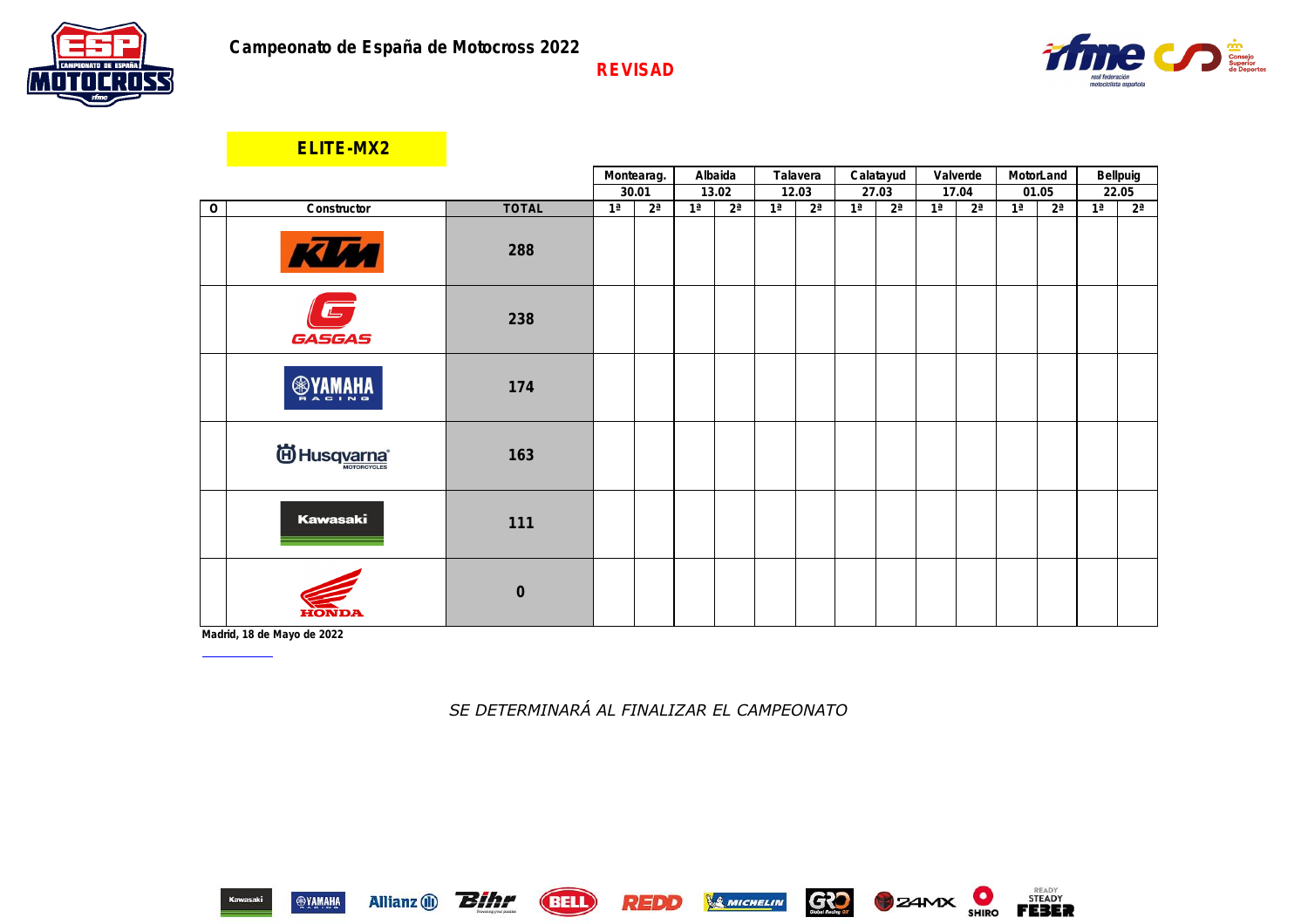



|                |                 |              | Alhama         |                | MotorLand      |                |                | <b>Don Benito</b> | La Bañeza      |                |
|----------------|-----------------|--------------|----------------|----------------|----------------|----------------|----------------|-------------------|----------------|----------------|
|                |                 |              |                | 27.02          | 01.05          |                |                | 09.10             | 30.10          |                |
| $\mathbf{o}$   | Constructor     | <b>TOTAL</b> | 1 <sup>a</sup> | 2 <sup>a</sup> | 1 <sup>a</sup> | 2 <sup>a</sup> | 1 <sup>a</sup> | 2 <sup>a</sup>    | 1 <sup>a</sup> | 2 <sup>a</sup> |
| $\mathbf{1}$   | <b>KUM</b>      | 100          | 25             | 25             | 25             | 25             |                |                   |                |                |
| $\overline{2}$ | ❀               | 80           | 20             | 20             | 20             | 20             |                |                   |                |                |
| 3              | <b>HONDA</b>    | 66           | 14             | 16             | 18             | 18             |                |                   |                |                |
| 4              | ig Husqvarna®   | 57           | 12             | 15             | 15             | 15             |                |                   |                |                |
| 5              | <b>GASGAS</b>   | 54           | 16             | 11             | 14             | 13             |                |                   |                |                |
| 6              | <b>Kawasaki</b> | 22           |                |                | 11             | 11             |                |                   |                |                |

**Madrid, 02 de Mayo de 2022** [www.rfme.com](http://www.rfme.com/)

Allianz (i) **Bihr** 

Club Campeón: *SE DETERMINARÁ AL FINALIZAR EL CAMPEONATO*















### **MXFemenino**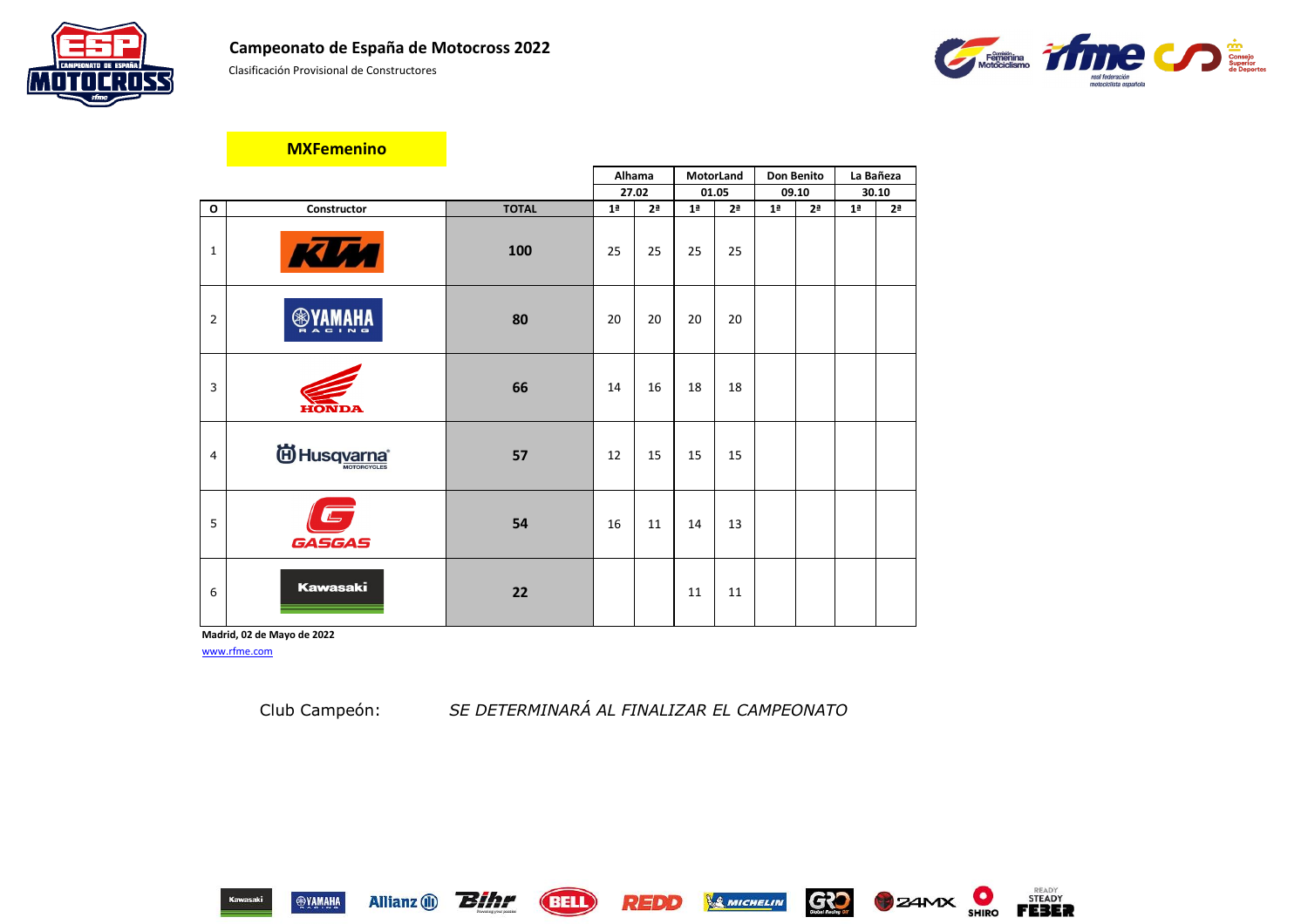



|          | ____                        |            |                |              | Montearag. | <b>Albaida</b> | <b>Talavera</b> | Calatayud | Valverde  | MotorLand | <b>Bellpuig</b> |
|----------|-----------------------------|------------|----------------|--------------|------------|----------------|-----------------|-----------|-----------|-----------|-----------------|
|          |                             |            |                |              | 29.01      | 12.02          | 12.03           | 26.03     | 16.04     | 30.04     | 21.05           |
| $\Omega$ | D Nombre y Apellidos        | Marca      | Licencia       | <b>TOTAL</b> | <b>MC</b>  | <b>MC</b>      | EC              | <b>MC</b> | <b>MC</b> | <b>MC</b> | <b>MC</b>       |
|          | 1 CAMPANO JIMENEZ, CARLOS   | YAMAHA     | 26213-SE       |              |            |                |                 |           |           |           |                 |
|          | 92 VALENTIN LASHERAS, ANDER | HUSQVARNA  | 236903-NA      |              |            |                |                 |           |           |           |                 |
|          | 99 ZARAGOZA BELTRAN, JORGE  | HONDA      | 251830-V       |              |            |                |                 |           |           |           |                 |
|          | 70 FERNANDEZ GARCIA, RUBEN  | HONDA      | 196522-PO      |              |            |                |                 |           |           |           |                 |
|          | 84 HERLINGS, JEFFREY        | <b>KTM</b> | KNMV-290000146 |              |            |                |                 |           |           |           |                 |

|   | ___                                |              |           |              | Montearag. | Albaida   | <b>Talavera</b> | Calatayud | Valverde  | <b>MotorLand</b> | <b>Bellpuig</b> |
|---|------------------------------------|--------------|-----------|--------------|------------|-----------|-----------------|-----------|-----------|------------------|-----------------|
|   |                                    |              |           |              | 29.01      | 12.02     | 12.03           | 26.03     | 16.04     | 30.04            | 21.05           |
| 0 | Nombre y Apellidos                 | <b>Marca</b> | Licencia  | <b>TOTAL</b> | <b>MC</b>  | <b>MC</b> | EC              | <b>MC</b> | <b>MC</b> | <b>MC</b>        | <b>MC</b>       |
|   | 368 NILSSON BUSTOS, SAMUEL MATTIAS | <b>KTM</b>   | 225428-M  |              |            |           |                 |           |           |                  |                 |
|   | 67 MARTINEZ NOGUEIRA, YAGO         | HUSQVARNA    | 196537-PO |              |            |           |                 |           |           |                  |                 |
|   | 24 BRACERAS MARTINEZ, DAVID        | <b>KTM</b>   | 251861-A  |              |            |           |                 |           |           |                  |                 |
|   | 4 CONGOST AGUILERA, GERARD         | <b>KTM</b>   | 146360-GI |              |            |           |                 |           |           |                  |                 |
|   |                                    |              |           |              |            |           |                 |           |           |                  |                 |

**Madrid, 02 de Mayo de 2022** [www.rfme.com](http://www.rfme.com/)

















# **ELITE-MX2**

## **ELITE-MX1**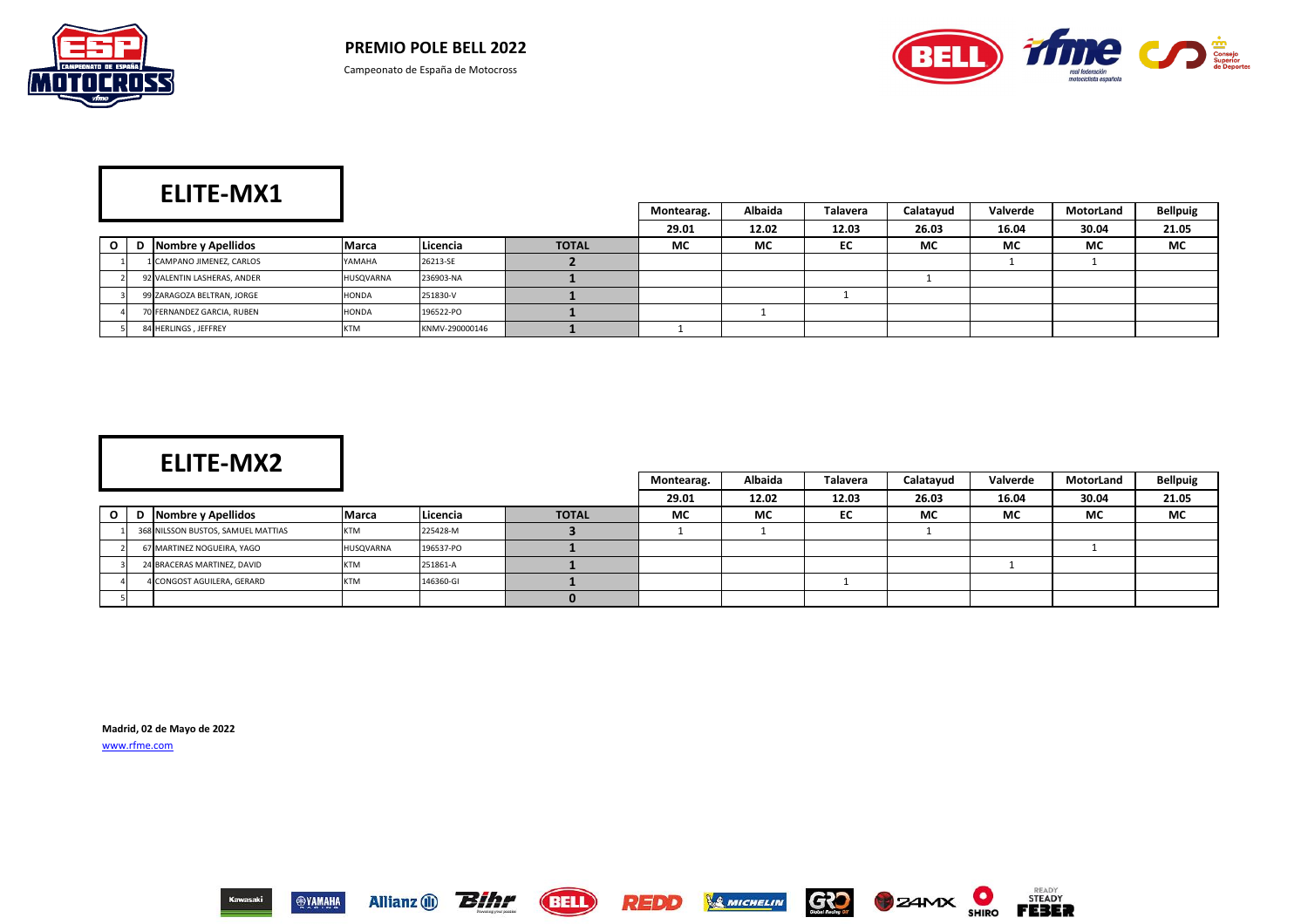

**PREMIO HOLESHOT REDD MICHELIN 2022**



Allianz (i) **Bihr** 

**SYAMAHA** 

**(BELL)** 



|              |                                    |              |           |              |                | Montearag.     |     | <b>Albaida</b> |     | <b>Talavera</b> |                | Calatayud      |                | Valverde       |                | MotorLand      |                | <b>Bellpuig</b> |
|--------------|------------------------------------|--------------|-----------|--------------|----------------|----------------|-----|----------------|-----|-----------------|----------------|----------------|----------------|----------------|----------------|----------------|----------------|-----------------|
|              |                                    |              |           |              |                | 30.01          |     | 13.02          |     | 12.03           |                | 27.03          |                | 17.04          |                | 01.05          |                | 22.05           |
| $\mathsf{o}$ | <b>D</b> Nombre y Apellidos        | <b>Marca</b> | Licencia  | <b>TOTAL</b> | 1 <sup>a</sup> | 2 <sup>a</sup> | Ι÷. | 2 <sup>a</sup> | Ι÷. | 2 <sup>a</sup>  | 1 <sup>a</sup> | 2 <sup>a</sup> | 1 <sup>a</sup> | 2 <sup>a</sup> | 1 <sup>a</sup> | 2 <sup>a</sup> | 1 <sup>a</sup> | 2 <sup>a</sup>  |
|              | 1 CAMPANO JIMENEZ, CARLOS          | YAMAHA       | 26213-SE  |              |                |                |     |                |     |                 |                |                |                |                |                |                |                |                 |
|              | 92 VALENTIN LASHERAS, ANDER        | HUSQVARNA    | 236903-NA |              |                |                |     |                |     |                 |                |                |                |                |                |                |                |                 |
|              | 70 FERNANDEZ GARCIA, RUBEN         | HONDA        | 196522-PO |              |                |                |     |                |     |                 |                |                |                |                |                |                |                |                 |
|              | 519 APARICIO SANCHEZ, JOSE ANTONIO | YAMAHA       | 26212-SE  |              |                |                |     |                |     |                 |                |                |                |                |                |                |                |                 |
|              | 101 PROL ORMEÑO, XURXO             | KAWASAKI     | 117605-CR |              |                |                |     |                |     |                 |                |                |                |                |                |                |                |                 |
|              | 10 ARCARONS GALI, NIL              | YAMAHA       | 146230-B  |              |                |                |     |                |     |                 |                |                |                |                |                |                |                |                 |
|              | 9 GAMBOA MONTERO, ALEX             | <b>KTM</b>   | 225236-M  |              |                |                |     |                |     |                 |                |                |                |                |                |                |                |                 |
|              | 124 UBACH SALA, SIMEO              | HUSQVARNA    | 146247-B  |              |                |                |     |                |     |                 |                |                |                |                |                |                |                |                 |

|              | ___                                |                |           |              |                | Montearag.     |                | <b>Albaida</b> |                | <b>Talavera</b> |                | Calatayud      |                | Valverde       |                | MotorLand      |                | <b>Bellpuig</b> |
|--------------|------------------------------------|----------------|-----------|--------------|----------------|----------------|----------------|----------------|----------------|-----------------|----------------|----------------|----------------|----------------|----------------|----------------|----------------|-----------------|
|              |                                    |                |           |              |                | 30.01          |                | 13.02          |                | 12.03           |                | 27.03          |                | 17.04          |                | 01.05          |                | 22.05           |
| $\mathsf{o}$ | Nombre y Apellidos                 | <b>Marca</b>   | Licencia  | <b>TOTAL</b> | 1 <sup>a</sup> | 2 <sup>a</sup> | 1 <sup>a</sup> | 2 <sup>a</sup> | 1 <sup>a</sup> | 2 <sup>a</sup>  | 1 <sup>a</sup> | 2 <sup>a</sup> | 1 <sup>a</sup> | 2 <sup>a</sup> | 1 <sup>a</sup> | 2 <sup>a</sup> | 1 <sup>a</sup> | 2 <sup>a</sup>  |
|              | 309 FARRES PLAZA, GUILLEM          | <b>GAS GAS</b> | 146368-B  |              |                |                |                |                |                |                 |                |                |                |                |                |                |                |                 |
|              | 24 BRACERAS MARTINEZ, DAVID        | <b>KTM</b>     | 251861-A  |              |                |                |                |                |                |                 |                |                |                |                |                |                |                |                 |
|              | 97 CANTO SERRANO, DENIS            |                | 26201-CA  |              |                |                |                |                |                |                 |                |                |                |                |                |                |                |                 |
|              | 19 COENEN, SACHA                   | HUSQVARNA      | FMB-19898 |              |                |                |                |                |                |                 |                |                |                |                |                |                |                |                 |
|              | 227 GUTIERREZ SOLIS, PABLO         | <b>GAS GAS</b> | 59836-AS  |              |                |                |                |                |                |                 |                |                |                |                |                |                |                |                 |
|              | 368 NILSSON BUSTOS, SAMUEL MATTIAS | <b>KTM</b>     | 225428-M  |              |                |                |                |                |                |                 |                |                |                |                |                |                |                |                 |
|              | 425 PANZANO FERRER, SAMUEL         | <b>GAS GAS</b> | 55546-HU  |              |                |                |                |                |                |                 |                |                |                |                |                |                |                |                 |
|              |                                    |                |           |              |                |                |                |                |                |                 |                |                |                |                |                |                |                |                 |

REDD

**Madrid, 02 de Mayo de 2022** [www.rfme.com](http://www.rfme.com/)





**B** ZAMX

GRO

**SMICHELIN** 

## **ELITE-MX2**

# **ELITE-MX1**